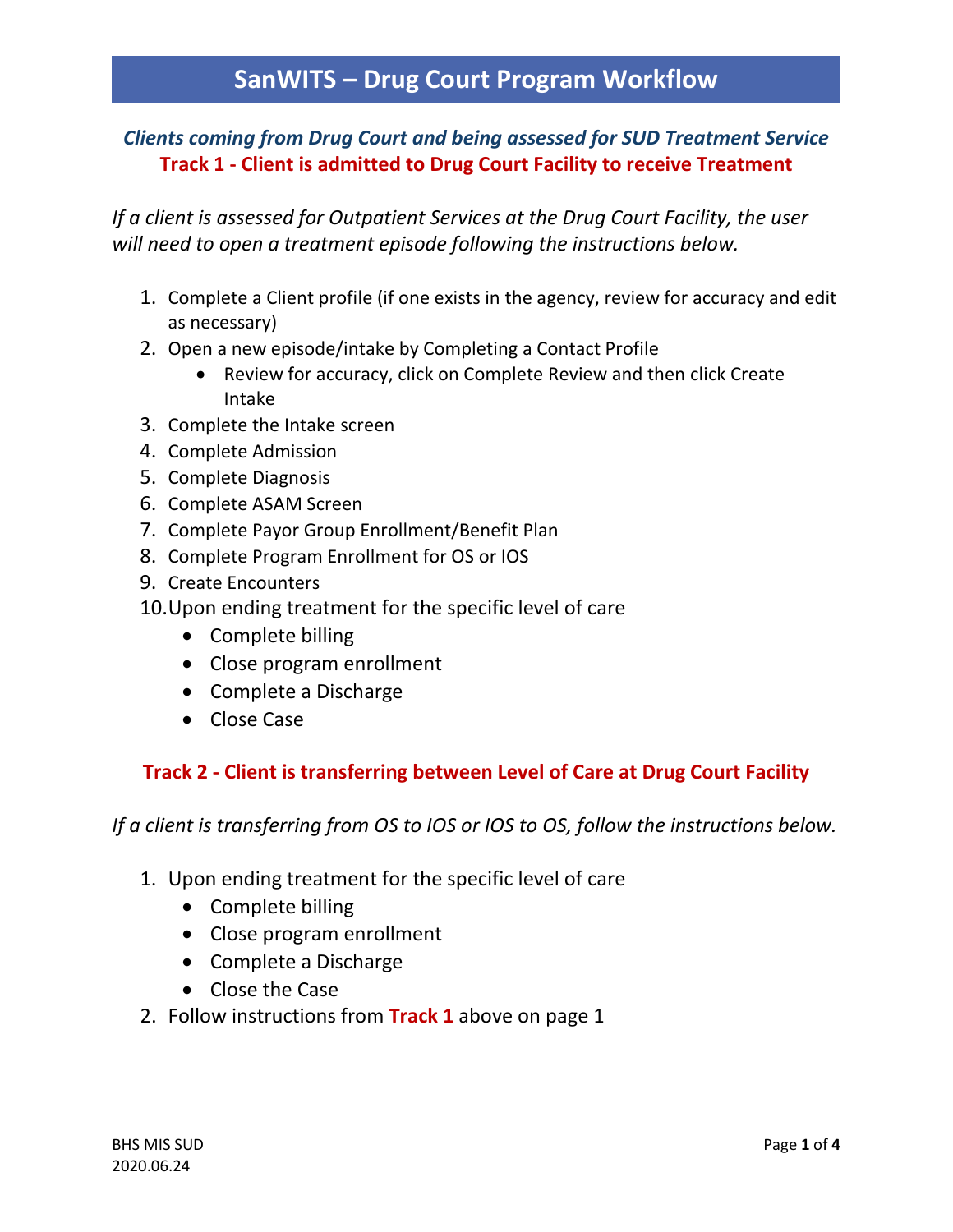## **Track 3 - Client is entering Recovery Services after Tx completion**

*If a client is completing outpatient treatment services and is stepping down to Recovery Services, follow instructions below.*

- 1. Upon ending treatment services
	- Complete billing
	- Close program enrollment
	- Complete a Discharge
	- Leave the Case Open
- 2. **Do not** complete Admission or Discharge
- 3. Complete Recovery Services Program Enrollment
- 4. Complete Diagnosis from Diagnosis Screen if different from treatment service
- 5. Complete ASAM
- 6. Complete Payor Group Enrollment/Benefit Plan if different from treatment service
- 7. Complete Encounters
- 8. Upon completion of Recovery services close case by going to Intake Screen
	- Date Closed = date completed Recovery Service
	- Closure Reason = Closed to Recovery Services
	- Click Save and Close
	- Click Finish

### **Track 4 – Client is admitted to Residential Tx Facility before Drug Court Facility**

*If a client is first assessed for Residential Services, the user will need to open an episode at the Drug Court Facility for tracking purposes only by following the special instructions below.*

- 1. Complete a Client Profile (if one exists in the agency, review for accuracy and edit as necessary)
- 2. Open a new episode/intake by Completing a Contact Profile
	- Review for accuracy, click on Complete Review and then click Create Intake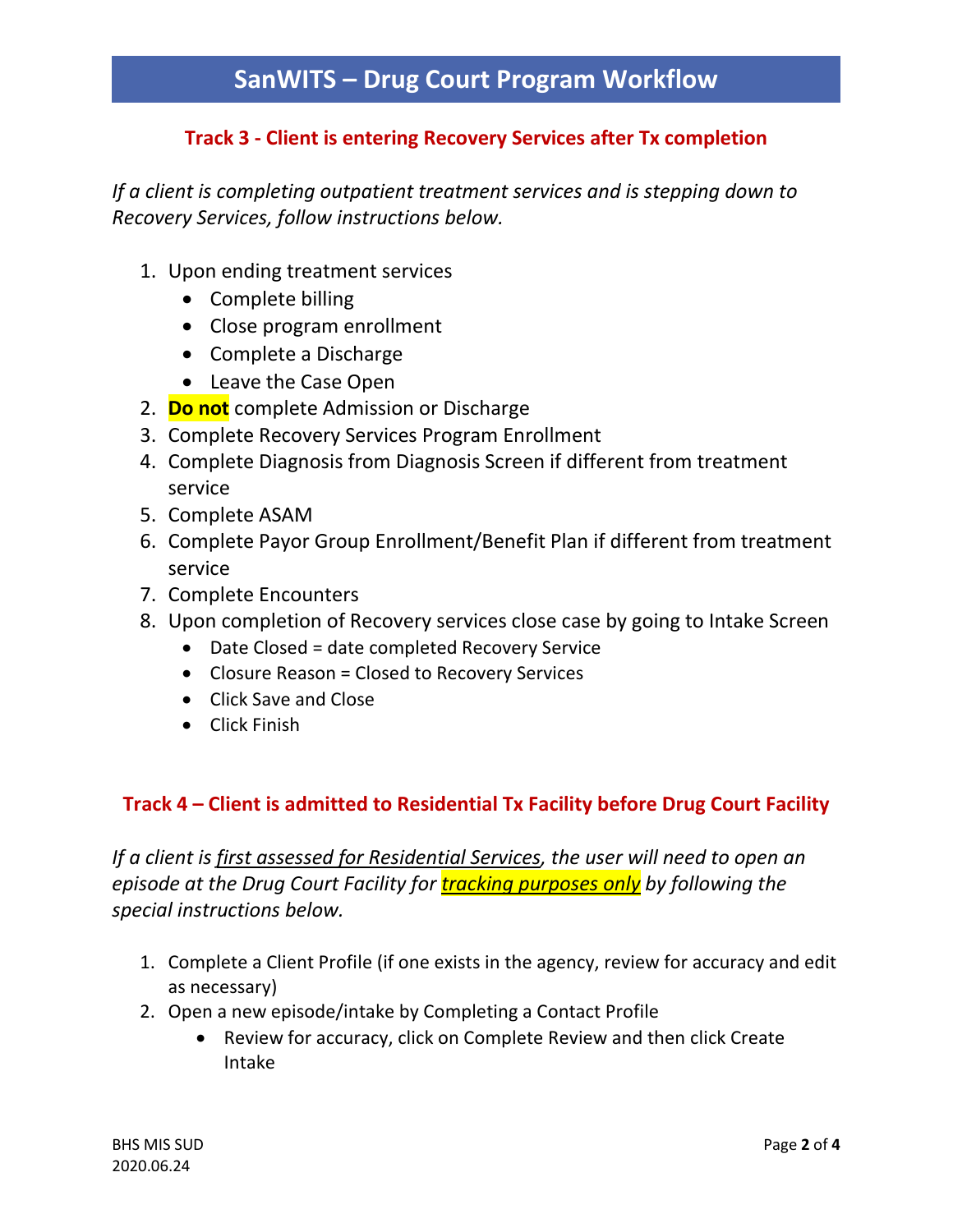### **Cont'd Track 4**

- 3. Complete the Intake screen
	- $\bullet$  1<sup>st</sup>, 2<sup>nd</sup>, and 3<sup>rd</sup> Available TX Appt date and the 1<sup>st</sup> Accepted TX Appt = Leave Blank
	- The Intake will show "In Progress" status on the Activity List.
	- Save and Finish
- 4. Do Not complete a Payor Group Enrollment
- 5. Do Not complete an Admission or Discharge record
- 6. Do Not complete a Diagnosis
- 7. Do Not complete a Program Enrollment
- 8. Do Not complete any Encounters
- **9.** If the client does not return to the Drug Court facility close the case by going back to the intake screen
	- Date Closed = date the information is discovered the client is not returning
	- Closure Reason = Client left/or Referred Out
	- Click Save and Close
	- Click Finish

#### **OR**

10.If the client returns to the Drug Court facility to receive outpatient treatment services, close the case by going back to the intake screen

- Date Closed = date the client gets admitted to your program for treatment
- Closure Reason = Client left/or Referred Out)
- Click Save and Close
- Click Finish
- 11. After previous episode is closed
	- Open a new episode for Treatment Services as instructed in **Track 1** above on page 1

### **Track 5 - Client transfers from Drug Court Facility to Residential Tx Facility**

*If a client is receiving outpatient services at the Drug Court Facility and is later assessed for Residential Treatment follow the instructions below.*

- 1. Complete any outstanding billing
- 2. Close program enrollment
- 3. Complete a Discharge
- 4. Leave Case open for tracking purposes